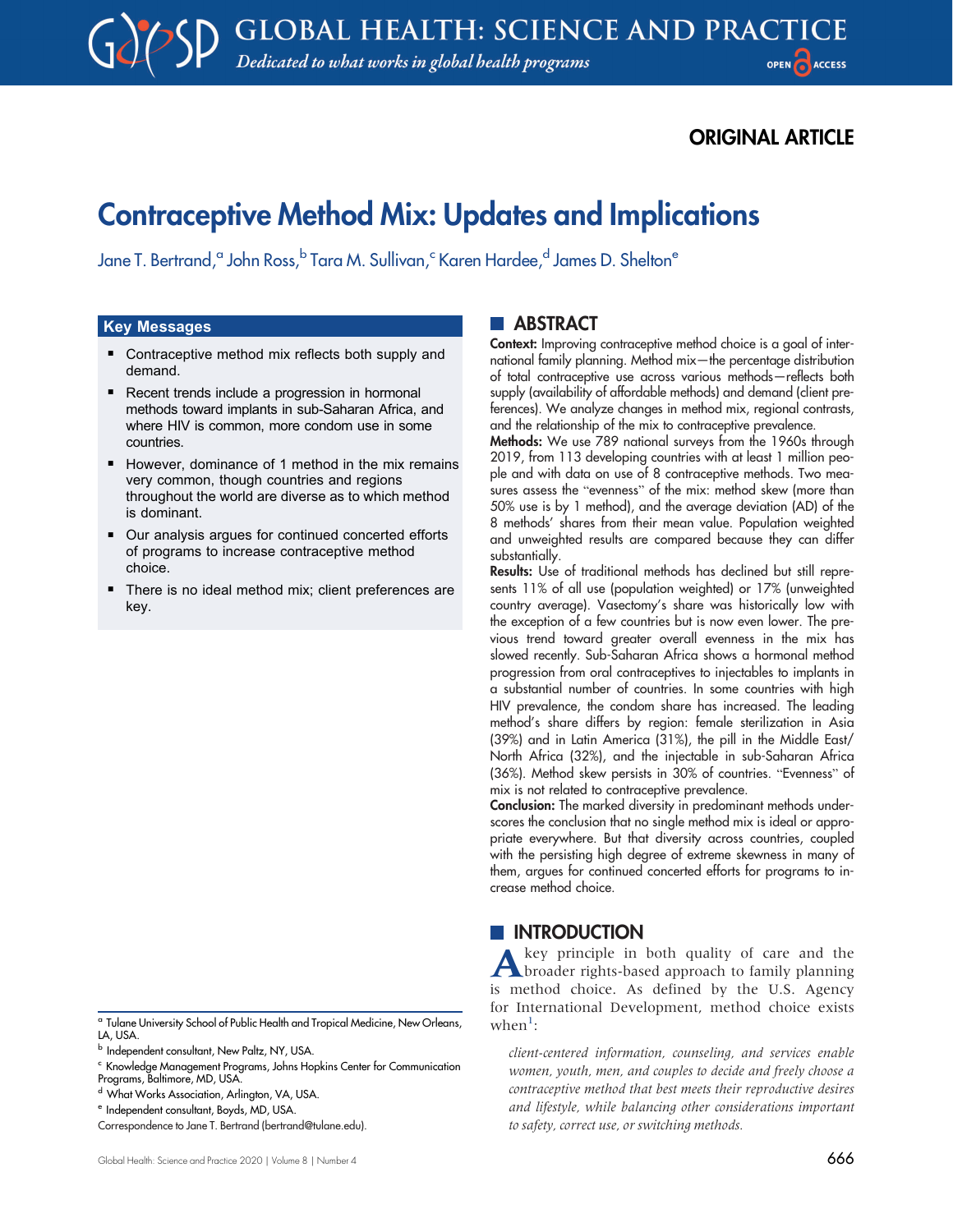Method choice is a guide for optimal delivery of family planning services. To help ensure that clients' needs are met across time and changing circumstances, the World Health Organization in 2014 recommended that family planning programs include at least 5 types of modern contraceptive methods: barrier, short-term reversible, long-term reversible, and permanent, along with emergency contraception.<sup>[2](#page-12-1)</sup> Method mix is an indicator that shows the pattern of actual use. It gives the percentage distribution of use across all methods in a given country, also known as "method share." It can be calculated either in relation to women married/in-union or to all women of reproductive age, using data from a populationbased survey.

Interest in the method mix of contraceptive use goes back at least to the 1980s and early 1990s, focusing not just on the empirical patterns but also upon what might constitute an "appropriate" mix. $3-5$  $3-5$  Choe and Bulatao (1992) compared methods for finding an appropriate mix, based partly upon the life stage of the woman, whether before or after marriage, between births, or after the final birth.<sup>[6](#page-12-4)</sup> Following that, Galway and Stover (1995) published a tool online to help calculate an appropriate mix, based on users' personal profiles, the prevailing mix, method preferences shown in surveys, and method characteristics, using Kenya as a case study.[7](#page-12-5)

Potter $^{8}$  $^{8}$  $^{8}$  (1999) argued that some mixes could become outmoded as not fitting the emerging needs of the population. That could occur when the early pattern of contraceptive supply and use persisted due to being reinforced by feedback from users and program managers, as illustrated in case studies from Brazil and Mexico.

Subsequently, Bertrand et al.<sup>[9](#page-12-7)</sup> directed attention to method mix in which a single method accounted for more than 50% of all use (a "skewed" mix) and its relation to the quality of a national family planning program. Related analyses with data sets covering most developing countries followed,  $10-12$  $10-12$  $10-12$  giving attention to changing mix patterns and their relationship to socioeconomic correlates and to the efforts of family planning programs. Ross et al. $^{13}$  $^{13}$  $^{13}$  developed a different approach; rather than looking at the skew due to a single method, it took account of the distortions in mixes across all methods: the average deviation (AD) method, which is employed below along with measures of skew.

An historic disturbance to the prevailing method mixes occurred especially in countries in east and southern sub-Saharan Africa due to the steep rise in use of the injectable method starting in the 1990–1995 period. Several analyses were conducted to trace these changes in the context of their effects upon other methods.<sup>[14](#page-12-11)–[16](#page-12-12)</sup> Rossier and Corker<sup>[17](#page-12-13)</sup> reviewed the use of traditional methods in sub-Saharan Africa. Rossier and colleagues also documented the underreporting of traditional methods that can occur in surveys.<sup>18</sup> Recently, the United Nations (UN) Population Division published a global review of use by method, for all women rather than married/in-union women, and with regional averages population weighted.<sup>19</sup>

To the extent that method choice (defined above) is an underlying principle of quality family planning service delivery in developing countries, it has important implications for an "ideal" method mix. In contrast to earlier attempts to identify an "appropriate" method mix for a population, one can argue that the "ideal" method mix occurs when all women in a given country are using their desired method, consistent with the conditions outlined for convenient method choice. However, we are unaware of any research that has attempted to measure method mix from this perspective.

Method mix reflects both supply and demand. On the supply side, method choice is optimized when the full range of contraceptives is available with close geographic access, with no stock-outs or cost barriers, with adequate counseling on the methods and on the management of side effects, and with freedom from any provider bias toward or away from particular methods. Method skew may signal that potential users have only a limited choice, based on shortcomings in the supply environment. However, the measure of skew, by itself, provides little insight into the reasons for the con-straints on choice.<sup>[20](#page-12-16)</sup>

Method mix is also influenced by demand, including individual or societal preferences. Clients' attitudes are subject to many influences. They may seek a method because it dominates the environment of what is available in the national program, as with sterilization in India.<sup>[21](#page-13-0)</sup> The introduction of a new method with low cost may stimulate a demand for it, as with the implant in numerous countries in sub-Saharan Africa. $22$  Demand for a given method can be adversely affected by known side effects, health concerns, misconceptions, and rumors. Donors may influence the supply of methods by decreasing the cost and supporting training in the provision of the method (e.g., implants). Program directors and providers may also emphasize certain methods over others. The private sector can also influence the availability of methods. Cultural influences are important. They inhibit sterilization use in the Middle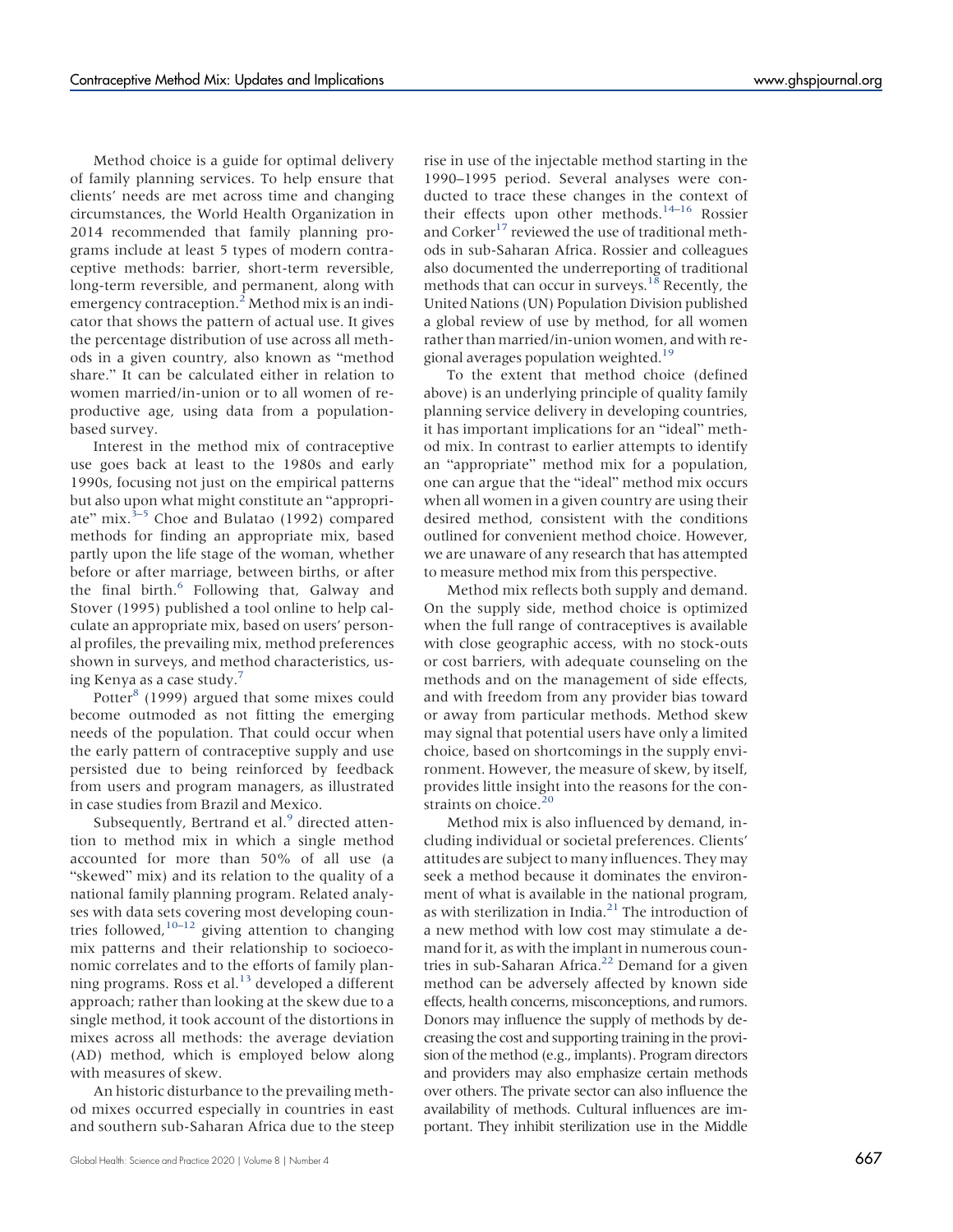East partly on religious grounds; Islam, as practiced in some countries, equates sterilization with prohibited mutilation of the body. By contrast, the widespread use of female sterilization in Latin America is accompanied by societal acceptance of the method as a practical means of controlling further childbearing among women who achieve their desired family size at a young age. Women may especially dislike methods, such as the intrauterine device (IUD), that require pelvic examinations. Also, for unmarried young women in some societies, confidentiality of contraceptive adoption, combined with private practice without partner or family interference, $^{23}$  is important to avoid stigma.

Total demand for contraception (influenced by the desired family size), as well as the methodspecific demand, interact with and are mediated by the constraints in the supply environment.<sup>[24](#page-13-3)</sup> Finally, the relative significance of supply and demand factors on method use varies across countries and across subnational entities. All of this reminds us that a perfect method has yet to appear nor can any 1 method ever be expected to be right for all clients.

This article presents new evidence on patterns and trends in method mix, overall and by regions, as well as in selected countries, for married/inunion women of reproductive age. Overall, our aim is to provide the most current picture available but with some historical information and the entire time trend for 2 illustrative countries.

The objectives of the article are to:

- (1) Document recent changes in contraceptive method mix in developing countries
- (2) Examine the dominance of specific methods by region and by country
- (3) Test the relationship between evenness of method mix and contraceptive prevalence
- (4) Explore the implications of method skew for program applications

#### **DATA AND METHODS**

Data for this article come from a large compilation of national surveys prepared by the UN Population Division (UN Department of Economic and Social Affairs) in its 2019 release. $25$  The database contained 1,202 surveys, from which we retained 789, using the following criteria: the country is (1) classified by the UN definition as being in the developing world, (2) has a population exceeding

1 million, and (3) has the necessary information for contraceptive use of 8 methods: female sterilization, male sterilization (vasectomy), IUD, implant, pill, injectable, condom, and traditional methods; these 8 are the focus of the analysis. Other methods in the UN series, such as the female condom, Lactational Amenorrhea Method (LAM), vaginal barrier, and emergency contraception, appear infrequently or at zero levels in the UN compilation of surveys. Moreover, the focus on these 8 methods provides continuity with earlier publications[.26](#page-13-5)–[28](#page-13-6) Although family planning programs and donor agencies promote modern methods of contraception, we have kept traditional methods in this analysis because its use persists in numerous countries. Also, it allows us to assess the evolution in method mix from traditional methods to modern methods (or vice versa, if that is occurring).

Half of the surveys are either Demographic and Health Surveys (DHS) (34%) or Multiple Indicator Cluster Surveys (MICS) (16%), and another 27% are listed as "national surveys" done by various agencies. The rest consist of the Contraceptive Prevalence Surveys (CPS) or Reproductive Health Surveys (RHS), largely from Latin America; the Pan Arab Project for Child Development Survey and Pan Arab Project for Family Health Survey, mainly in the Middle East; and the Performance Monitoring and Accountability 2020 (PMA2020) Surveys from 11 countries.<sup>\*</sup>

By region, 24 countries are in Asia (including 5 in the Central Asian Republics), 23 in Latin America, 21 in the Middle East/North Africa, and 45 in sub-Saharan Africa, totaling 113. The numbers of surveys in these regions, respectively, are 223 from Asia (with 20 in the Central Asian Republics), 160 (Latin America), 120 (Middle East/ North Africa), and 286 (sub-Saharan Africa), totaling 789.

Regarding timing, the 789 surveys occurred from 1963 to 2018; the median survey date was 2001. By decade, the percentages were 1960s (0.6%), 1970s (7%), 1980s (14%), 1990s (22%), 2000s (31%), and the 2010s (25%). For just the latest surveys in the 113 countries, most occurred in recent years, 51 between 2010 and 2014 and 45 between 2015 and 2017. Only 17 were conducted before 2010. For analyses across time, we have annualized the trend within each country, and in analyses of regional trends we have weighted the data by population size. We have not adjusted the regional comparisons for calendar time; the dates between

We present new evidence on patterns and trends in the method mix to provide the most current picture available.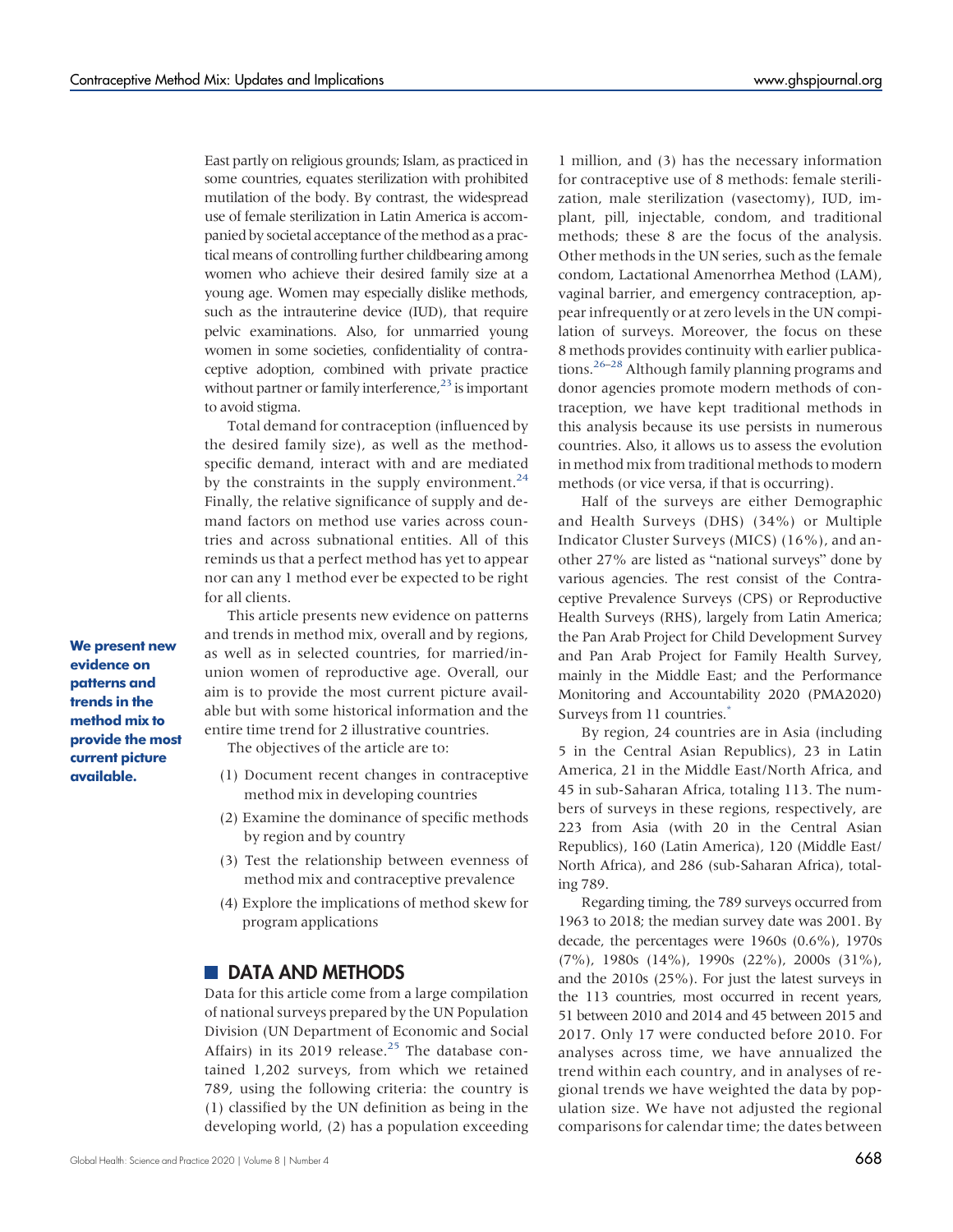the earliest and latest surveys in 1 country are not necessarily the same as in other countries; moreover, the surveys can occur at different periods during the development of the national family planning program. Finally, the earliest-latest survey comparisons give the long-term picture of change, and they avoid comparisons between surveys occurring close to each other, which can introduce atypical short-term fluctuations. Correlational analyses showed that there is essentially no relationship between the size of the gap between the earliest and latest surveys and the pace of annual changes.

In this type of cross-national analysis, one can present the data as weighted (based on the population size of each country) or unweighted (in which each country has equal weight). Both have their place. Weighted data—which give every person equal importance—are useful, for example, in calculating the number of modern contraceptive users in the 69 poorest countries in the world monitored by FP2020. These estimates appropriately reflect the disproportionate contribution of large countries. By contrast, unweighted data which give every country equal importance—are useful in assessing progress by country, as in the case of the UN Sustainable Development Goals. Rather than choose between weighted or unweighted data, we have opted to present both in this article.

To assess mix, we employ 2 indicators. The first is "method skew," which indicates whether any single method accounts for more than half of all contraceptive use. When that extreme share occurs, the other 7 methods are necessarily relegated to smaller shares, well below 50%. Other rules could be used (e.g.,  $60\%$  in the FP2020 reports),  $^{29}$  but to be consistent with previous articles on method skew, we have retained the cutoff point at 50.

The second measure is the AD, which Ross et al. $30$  (2015) introduced to capture the evenness of the mix across all methods, thereby augmenting the information on skew by a single method. Since use of the 8 methods adds to 100%, the average of the 8 shares is always 12.5%, and the share of each method varies around that average. The AD measure looks at the average of the deviations to capture the spread of the shares. A large spread usually indicates that just 1 or 2 methods account for most contraceptive use and the others rather little. That again suggests a limited choice.

In general, the closer each method is to the mean of 12.5%, the lower the AD value. Over time, if 1 method's share moves closer to the mean, either from above or below it, that reduces the AD value. Depending upon the country, certain methods may take zero values in an early survey if they are severely neglected or not yet made available; that makes for a high AD value. On the other hand, the introduction of a new method can increase its share of the mix, moving it up from a zero share toward the mean of 12.5%. That would result in a decline in the AD value.

If all 8 methods had an equal share of the mix, at 12.5% each, the AD value would be zero; in practice that has never occurred. The actual AD values range from 5 to 19. Perfect evenness does not exist in any country, nor would family planning experts expect it to. Further, no AD value should be considered the "ideal"; it simply serves as an objective measure that allows one to assign a score of evenness or "balance" to the method mix of each country.

In the following sections, most averages are population weighted. The levels and changes in the mix are first calculated for each country and then averaged to obtain regional estimates.

The analysis includes the following specifics:

- For trends, we calculated the change in method mix between the earliest survey and the most recent survey conducted in each country and then determined the average change for each region.
- For the latest levels, we determined the contraceptive method mix for each region and for all countries using the most recent survey conducted in each country.
- We illustrated the long-term dynamics for changes in method mix for the 2 examples of Rwanda (1983–2015) and Ghana (1979– 2013).
- We identified the 34 countries with a method skew  $(>50\%)$  as of the most recent survey along with the method causing the skew.
- We obtained the distribution of countries by the AD value and examined its relationship to the maximum share of use by any method, based on the most recent surveys in all countries.

\* The full list of surveys used in the UN series included: Caribbean Contraceptive Prevalence Survey; Contraceptive Prevalence Survey; Demographic and Health Survey; Gulf Child Health Survey; Gulf Family Health Survey; Generations and Gender Survey (Rep. of Georgia); Living Standards Measurement Study survey (Pakistan); Multiple Indicator Cluster Survey; National survey that is not part of a multi-country survey program; Pan-Arab Project tor Child Development<br>Survey; Pan-Arab Project for Family Health Survey; Performanc Survey.

To assess method mix, we used 2 indicators: method skew and average deviation.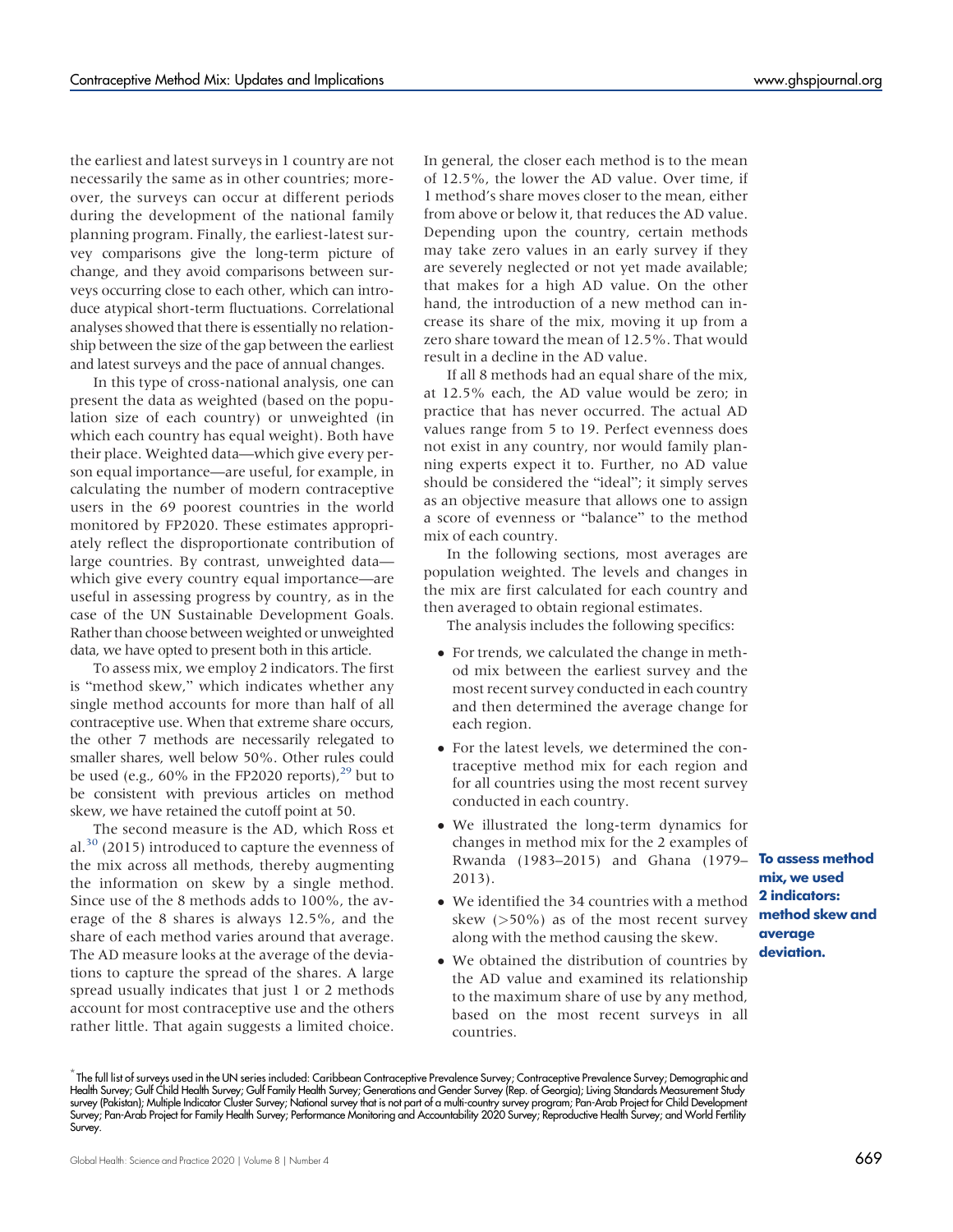<span id="page-4-0"></span> We determined the relationship between the AD value and the contraceptive prevalence rate (CPR), based on the most recent surveys in all countries.

#### **RESULTS**

This analysis captures the dramatic changes in method mix over several decades of international family planning. Among the 113 countries studied, 109 had 2 or more surveys, allowing for changes between the earliest and the latest surveys [\(Supplement](http://ghspjournal.org/lookup/suppl/doi:10.9745/GHSP-D-20-00229/-/DCSupplemental)). The time periods varied around an average interval between surveys of 17 years. Figure 1 summarizes these changes by region and for all countries. The changes are annualized to allow for dissimilar observation periods, and they are population weighted. The bars above the line denote gains by a method; those below the line, losses. Changes within each region add to zero. For all countries, traditional methods lost an annual average of 0.42 points of share, or 4.2 points over 10 years. The pill also lost share, and small losses occurred for male sterilization and the IUD. Meanwhile, female sterilization, the implant, the injectable, and the condom gained shares.

Among regions, Asia showed the smallest changes while sub-Saharan Africa showed the most, with Latin America and the Middle East/

North Africa experiencing intermediate degrees of change. The most extreme shift was in sub-Saharan Africa with the injectable replacing traditional methods. In the early years, its CPR was often low, so that traditional methods could represent a large percentage of a small pie.

As explained in the Methods and Data section, we addressed any concern about methodological differences across the survey types by rerunning the results just with the DHS and MICS surveys and found essentially no differences in the main levels and patterns. We therefore decided to use the full set of surveys to enlarge the base by regions and to augment the time trends.

#### Key Changes in Method Mix in Recent Years

From this analysis, we identified 4 key trends.

#### 1. Traditional Method Use Has Declined Over Time but Remains Substantial

Traditional method use remains perplexing and somewhat controversial among international family planning experts. Some argue that programs should actively try to move clients from traditional to modern methods, given the greater effectiveness of the latter in preventing pregnancy. Others contend that traditional methods, which are "natural," serve a valuable purpose; they are noninvasive,

FIGURE 1. Changes in the Method Mix Between Earliest and Latest Surveys, by Method and Region, Change per Year, Weighted by Population



Abbreviation: IUD, intrauterine device.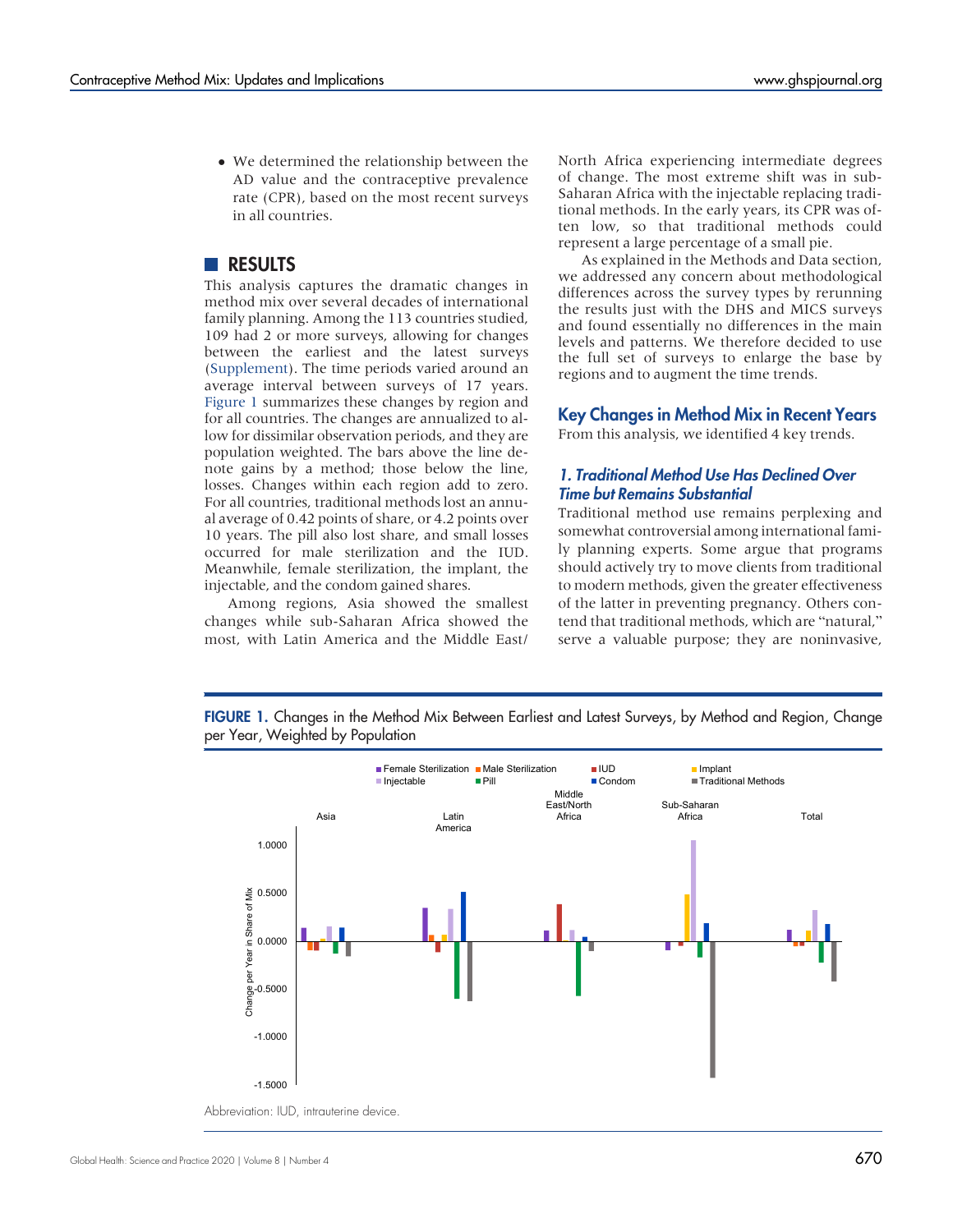free, always available, and have no side effects. Some maintain that while family planning programs should not necessarily promote traditional

methods, people should know how to use them (particularly withdrawal) in case they are having sex without any other method available. Still others view traditional methods as a bridge to modern contraceptive use, especially when a woman has experienced an unplanned pregnancy while using a traditional method.

Despite the tremendous strides made in family planning programming worldwide over the past 5 decades, a surprising 11% of all users, or about 1 in 10, continue to rely on traditional methods. In each country, trends in the use of each method are derived from the change between the earliest available survey to the latest one. This approach provides the experience of the country over the long term, while mitigating short-term fluctuations and measurement errors. The annual rate of change is used to allow for different observation periods between the surveys.

Averaging over all countries, the annual rate of decline for traditional methods has been 0.42%, or 4.2% over 10 years ([Figure 1](#page-4-0), total bar). Regional averages varied considerably, as the above examples suggest. The loss of traditional share was least in the Middle East/North Africa at only 0.10% and greatest in sub-Saharan Africa at 1.42%. The loss was quite different between Asia (a low 0.16%) and Latin America (a much higher 0.62%). Thus, the loss of share for traditional methods was considerable and quite variable by region. The large loss in sub-Saharan Africa probably reflects the high initial reliance on traditional methods, falling to lower levels as modern methods rose.

Two country examples vividly illustrate the possible changes in method mix over time. In Rwanda, the traditional share fell from 92% in 1983 to only 11% in 2015 (Figure 2), a decline of 81%, the largest on record. In Ghana, ([Figure 3\)](#page-6-0) the traditional share fell from 52% to 18%, a

**Despite** tremendous strides in promoting modern contraceptive methods over the last 50 years, about 1 in 10 users still rely on traditional methods.

#### FIGURE 2. Rwanda: Changes in Method Mix Between 1983 and 2014<sup>a</sup>



#### Abbreviation: IUD, intrauterine device.

<sup>a</sup> In the middle of Figure 2, the share due to traditional methods increased and the shares for modern methods fell. The timing corresponds to the Rwanda genocide in mid-1994; overall contraceptive use fell from about 20% to about 13% between the surveys of 1992 and 1996 but proportionately less for traditional methods than for resupply methods dependent upon logistics systems.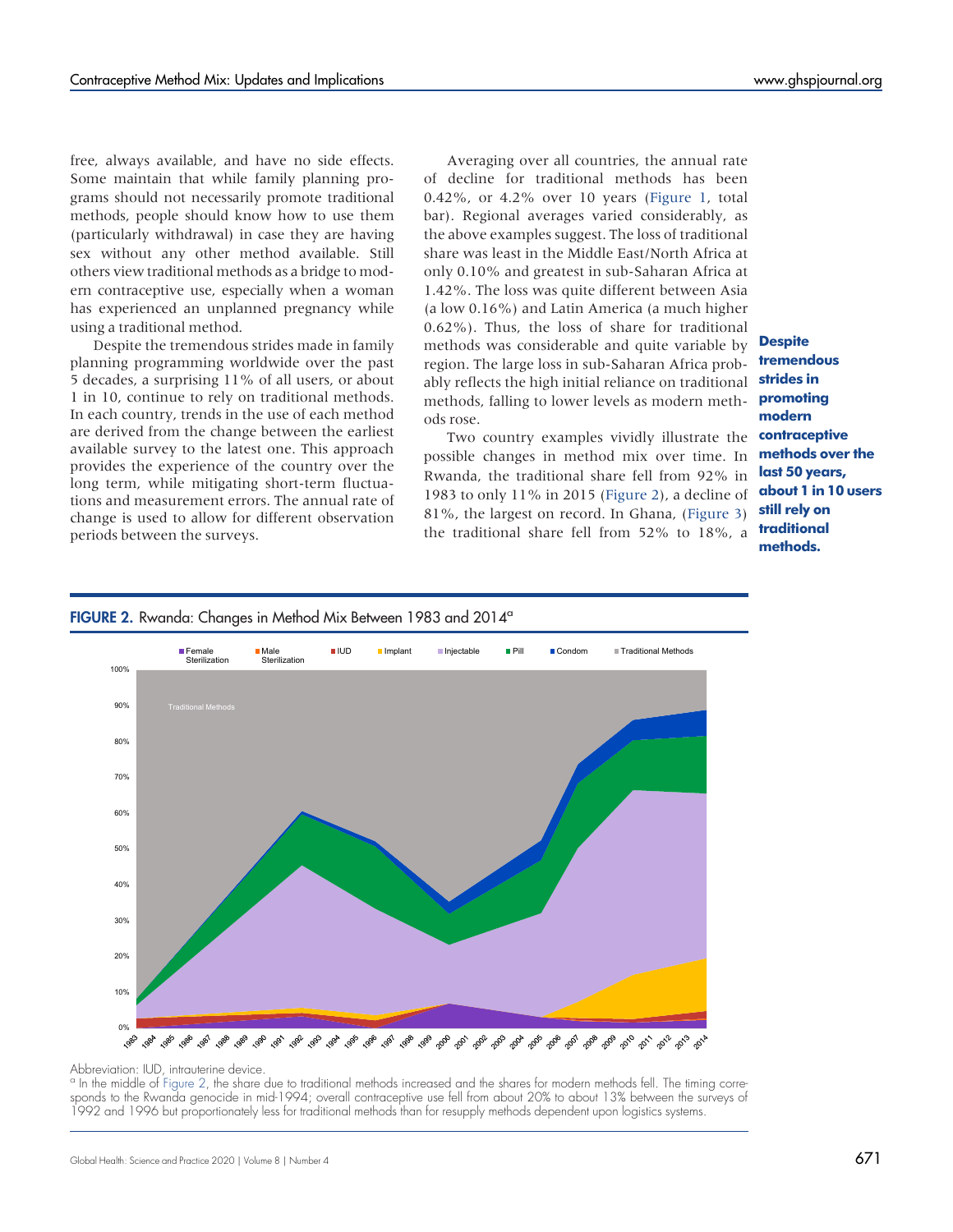

<span id="page-6-0"></span>FIGURE 3. Ghana: Changes in Method Mix Between 1979 and 2017

34% decline, less than in Rwanda but down to only one-third of the starting level.

#### 2. Vasectomy's Share of Method Mix Has Declined, From Low to Lower

Vasectomy has had limited uptake for a combination of reasons related to supply and demand, especially in recent years. In the 789 surveys examined here, vasectomy equaled or exceeded the "equal share" of 12.5% only in the Republic of Korea (all surveys 1985–2006), Nepal (all surveys 1976–2011), and Thailand (14.2% in 1969), though close to equality in China (12.1% in 1992). Relatively high values elsewhere occurred mainly in the early days of family planning programming, from the 1960s through the mid-1970s, when few other methods were available. As with traditional methods, in early programs, the percentages for vasectomy often represented a large share of quite low prevalence.

Vasectomy's share has undergone a drastic decline in 7 countries where it was important, between the peak year of its use and the year of the most recent survey. In each country, its share of the method mix has plummeted.\*\* Here are the declines, in order of the starting levels of the shares: Nepal 47.1 to 10.5 (the highest current figure), Thailand 14.2 to 0.5; China 12.1 to 1.7; Myanmar 10.7 to 0.6; India: 8.6 to 0.6; Sri Lanka: 8.2 to 0.0; and Bangladesh 7.1 to 1.9. Most other countries in the data set showed small, non-zero percentages for vasectomy, and in no country did vasectomy increase its share over time.

Regarding national policies, a few countries have promoted the voluntary use of vasectomy with some success (for example reaching 5% of the method mix in Colombia by 2016 and in Brazil by 2013), but the method faces cultural and gender barriers, especially in sub-Saharan Africa, with concerns that men will lose their strength and masculinity if they have the proce-dure.<sup>[31](#page-13-9)</sup> Vasectomy also faces religious barriers in Muslim countries,  $32.33$  $32.33$  as does female sterilization in most Muslim countries. However, female sterilization accounts for a quarter of all use in Pakistan, about 7% of the mix in Bangladesh, 13% in Turkey, and 18% in Iran. In any case, few programs have opted to promote vasectomy in recent years, and in practice, policy makers have shown little political will to explicitly promote vasectomy.

Modifications in the mix reflect the relative changes in the prevalence of the methods over time. If, for example, the use of traditional methods

Abbreviation: IUD, intrauterine device.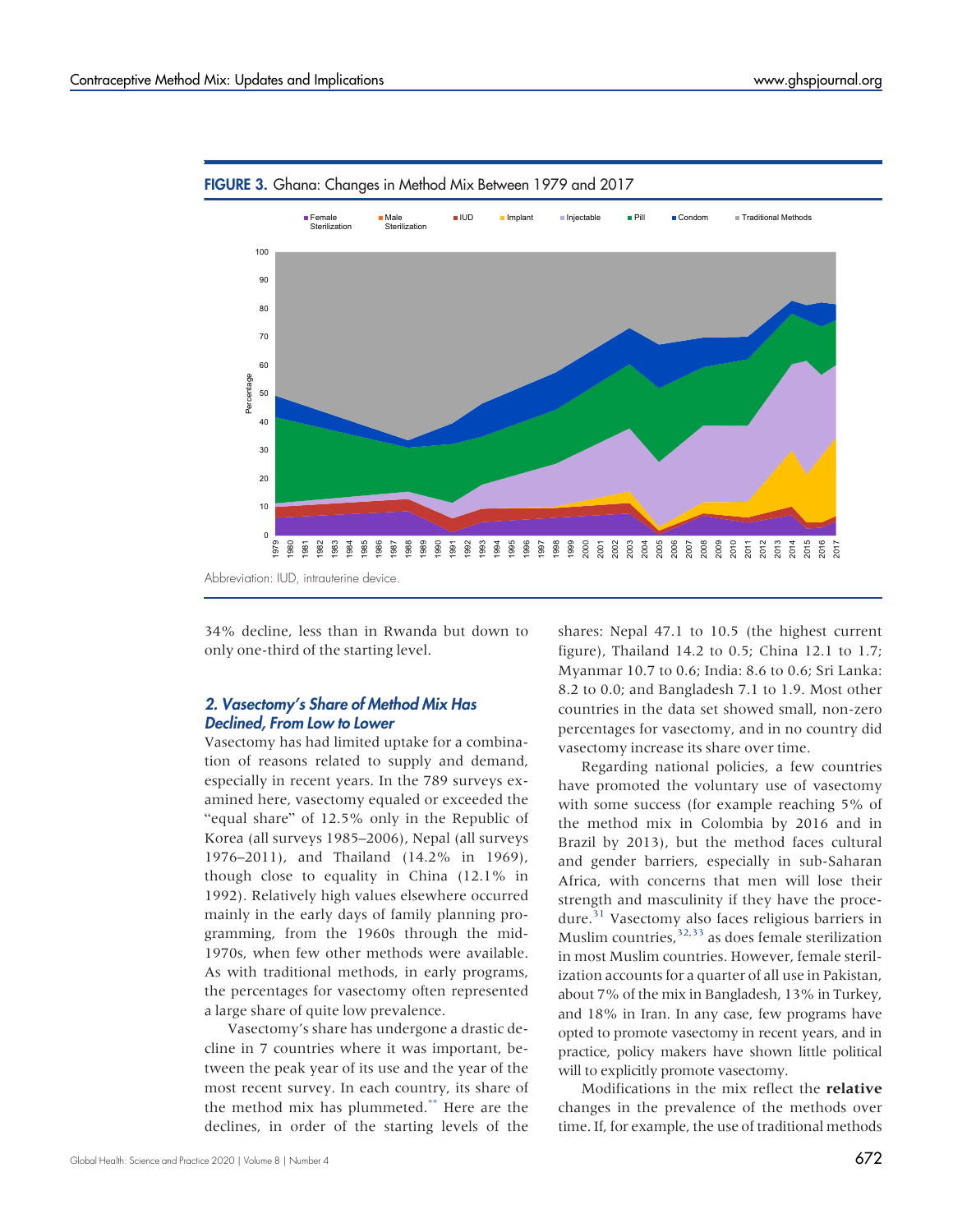remains about the same while the use of modern methods increases, leading to a rise in total contraceptive use, that produces a diminishing share of all use for traditional methods. In India, total prevalence of use rose from 40.7% to 53.5% between the 1992/93 and the 2015 surveys. Female sterilization rose from 27.4% to 36.0%, while male sterilization declined from 3.5% to 0.3%. For the mix, that translates to a stable female share of 67.3% in both surveys and a decline in the male share from 8.6% to 0.6%.

For prevalence, overall sterilization was gaining. Vasectomy was declining, but female sterilization was increasing enough to more than compensate, and it was doing so in the context of other method changes [\(Figure 1](#page-4-0)). For shares that was the general pattern: in a full set of withincountry comparisons, the share for female sterilization rose on average twice as fast as the male share did.

Weighted vs. unweighted results: The mix looks quite different when the results are weighted by the population size of the country versus unweighted, when each country has an equal weight.

Overall, in [Table 1,](#page-7-0) last row, 11% of all users rely on traditional methods (weighted data), whereas the country average is higher at 17%. The difference reflects the impact of the largest countries, where fewer rely on traditional methods. Other methods also reflect the impact of the largest countries. In Asia, 39% of all users rely on female sterilization, but a mere 13% do so as the average country. The high figure is due to India's 67% of users on female sterilization, followed by China's 34%, which together represent two-thirds (69%) of the region's population. [Table 1](#page-7-0) shows that the difference is reversed for the injectable: it is not important in India and China, but it is very important in Indonesia, the region's third largest country. The total rows give the overall contrasts for each of the 8 methods, including the large difference for female sterilization.

#### 3. In sub-Saharan Africa, a Hormonal Method Progression From Oral Contraceptives to Injectables to Implants Is Evident

The sub-Saharan Africa region is especially relevant for contraceptive dynamics, as it shows the greatest amount of change as countries move toward modifications in the method mix.

Historically in sub-Saharan Africa, hormonal methods have dominated, apart from traditional methods. In the 1970s and 1980s, such use consisted largely of oral contraceptives. But with U.S. Food and Drug Administration approval of the

|                                        |            | Female | Male<br>Sterilization Sterilization IUD Implant Injectable Pill Condom Traditional |      |      |      |      |      |      | Sum   |
|----------------------------------------|------------|--------|------------------------------------------------------------------------------------|------|------|------|------|------|------|-------|
| Asia                                   | Unweighted | 13.4   | 1.9                                                                                | 24.8 | 2.5  | 13.9 | 17.8 | 13.2 | 12.6 | 100.0 |
|                                        | Weighted   | 38.7   | 2.6                                                                                | 22.0 | 1.0  | 6.6  | 10.0 | 10.7 | 8.4  | 100.0 |
| Latin America                          | Unweighted | 29.1   | 1.2                                                                                | 8.4  | 1.9  | 16.4 | 19.1 | 14.3 | 9.5  | 100.0 |
|                                        | Weighted   | 30.8   | 2.6                                                                                | 9.2  | 2.5  | 10.7 | 23.2 | 13.2 | 7.8  | 100.0 |
| Middle East/North Unweighted<br>Africa |            | 7.2    | 0.3                                                                                | 20.2 | 0.2  | 4.6  | 29.4 | 8.6  | 29.5 | 100.0 |
|                                        | Weighted   | 7.7    | 0.6                                                                                | 23.4 | 0.3  | 5.6  | 32.0 | 8.2  | 22.2 | 100.0 |
| Sub-Saharan<br>Africa                  | Unweighted | 3.9    | 0.2                                                                                | 3.4  | 11.3 | 30.8 | 21.4 | 12.0 | 16.9 | 100.0 |
|                                        | Weighted   | 3.5    | 0.1                                                                                | 3.1  | 13.9 | 35.7 | 18.9 | 7.8  | 17.0 | 100.0 |
| Total                                  | Unweighted | 11.6   | 0.8                                                                                | 12.0 | 5.5  | 19.6 | 22.0 | 11.9 | 16.6 | 100.0 |
|                                        | Weighted   | 29.1   | 2.0                                                                                | 17.5 | 3.3  | 12.0 | 14.8 | 10.2 | 11.0 | 100.0 |

<span id="page-7-0"></span>TABLE 1. Method Mix for Latest Surveys to Compare Unweighted and Weighted Results

Abbreviation: IUD, intrauterine device.

\*\* The shares were declining even while the prevalence values were rising in Bangladesh and Nepal. The underlying prevalence values (percentages)<br>for the shares listed were: Bangladesh: 0.9 to 1.2; China: 10.2 to 1.4; Indi and Thailand: 2.1 to 0.4.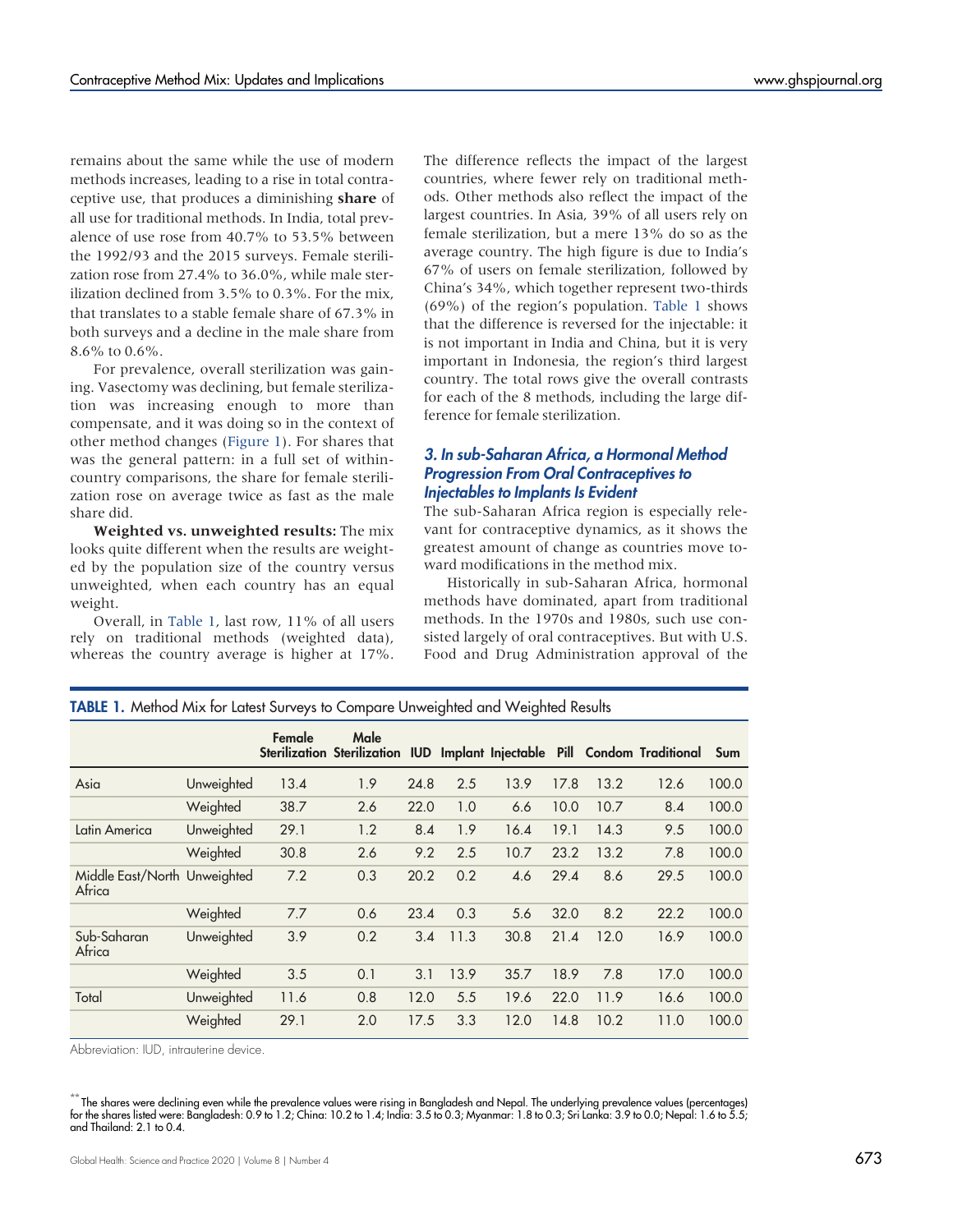<span id="page-8-0"></span>injectable DMPA in 1994, injectables progressively became the predominant method in many countries. Implants first appeared with the approval of 6-capsule Norplant in 1990, followed by more advanced implants. Yet, provision of implants remained fairly modest, constrained both by fairly high cost and a limited service delivery infrastructure to provide them. However, price/volume guarantees negotiated between donors and the 2 major implant manufacturers in 2012 and 2013 reduced the price dramatically.<sup>[34](#page-13-12)</sup> Moreover, improved service delivery mechanisms, notably mobile service delivery and social franchising, vastly increased implant availability. The high and increasing prevalence of the implant (and its percentage of market share) is due not only to high adoption rates, but to the long continuation of use that the implant offers. However, after the recommended period of use, removals and reinsertions are needed, so a result of the growing numbers of users is that implant removals will ac-celerate, as noted by Christofield and Lacoste.<sup>[35](#page-13-13)</sup>

A good example of hormonal progression is Ghana. The leading method in the 1970s and 1980s was the oral contraceptive; it was overtaken by the injectable in the mid-2000s, which in turn was overtaken by the implant by 2017 ([Figure 3](#page-6-0)). Currently, the shares are pill, 16%; injectable, 26%; and implant, 28%. The general hormonal progression pattern is evident in at least 21 other countries: Angola, Benin, Burkina Faso, Burundi,

Chad, Ghana, Guinea, Guinea Bissau, Liberia, Malawi, Mali, Niger, Nigeria, Rwanda, Senegal, Sierra Leone, Timor Leste, Tanzania, Togo, Uganda, and Zambia.

The latest entry in hormonal method choice is subcutaneous injectable DMPA or DMPA-SC.<sup>[36](#page-13-14)</sup> It provides a lower dose of DMPA in an approach that is more conducive to community service delivery and even to self-injection. DMPA-SC is already becoming popular in several African countries due partly to the self-injection option.<sup>37</sup>

#### 4. Condom Use for Contraception Has Increased in Some Countries With High HIV Prevalence

Worldwide, HIV prevalence is highest in sub-Saharan African countries.<sup>[38](#page-13-16)</sup> Not surprisingly, with the advent of HIV, condom use has risen to substantial shares of all contraceptive use in some of those countries. For Botswana, Lesotho, and eSwatini (formerly Swaziland), condoms are the first or second most widely used contraceptive method; their shares of the method mix are 69%, 37%, and 28%, respectively. Several other countries have relatively high condom shares: Angola (23%), Namibia (22%), and South Africa (16%). In contrast, in other countries, the condom method share is only in the single digits: Zimbabwe  $(6\%)$ , Mozambique  $(6\%)$ , and Malawi  $(3\%.)$  It is likely that condom use is higher than these figures indicate, since some women are reluctant to admit condom use; also, when 2 modern methods are



FIGURE 4. Contraceptive Method Mix in Each Region and All Countries, Population Weighted

Abbreviation: IUD, intrauterine device.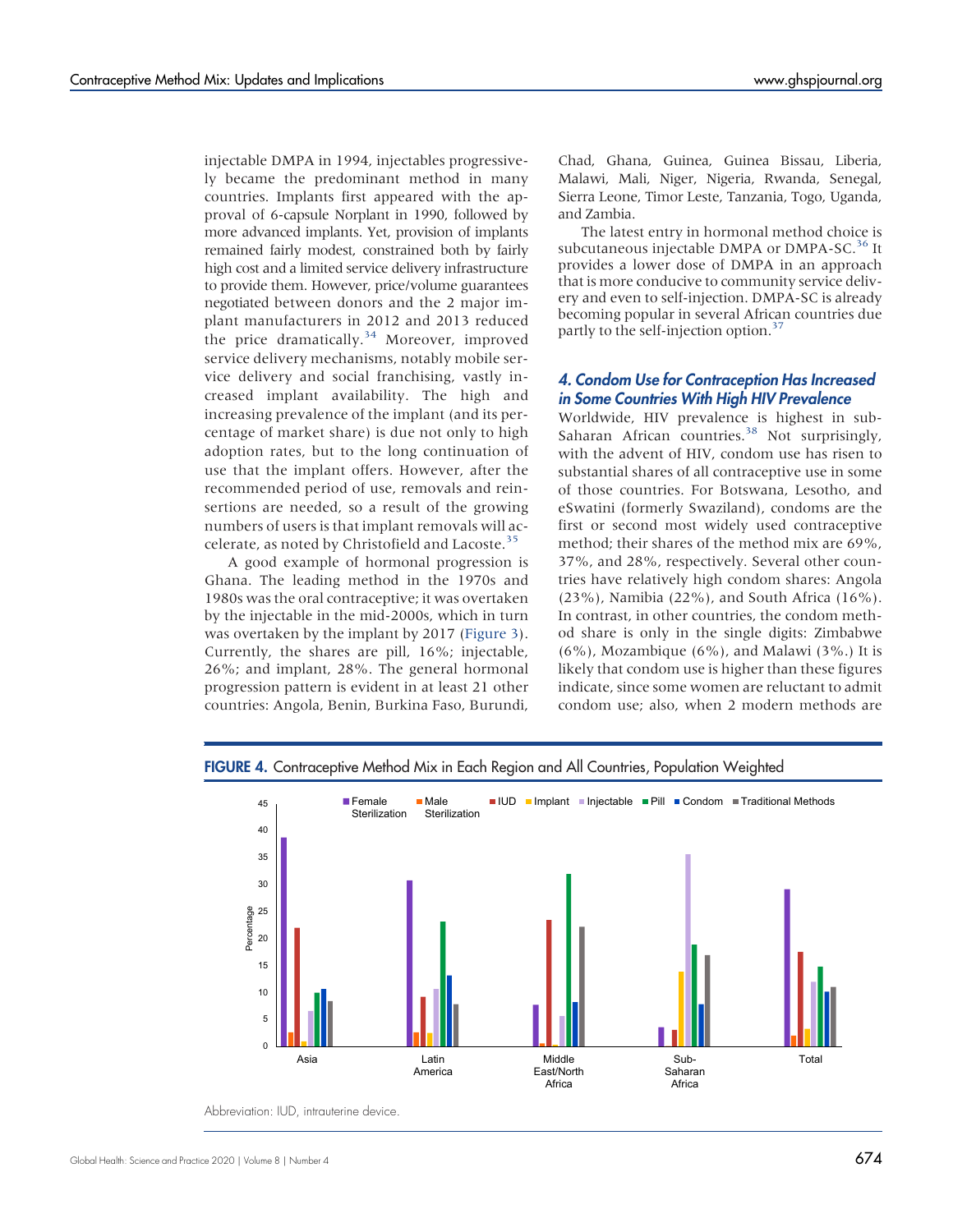reported including the condom, the rule is to classify such clients only under the other modern method.

#### Method Mix and Skew According to Region and Country

#### 1. The Predominant Method Differs by Region

For all countries, as noted above, the most widely used method is female sterilization (29%), followed much lower by the IUD (18%). The pill (15%), injectable (12%), traditional methods (11%), and condom (10%) follow. The smallest percentages correspond to implants (3%) and vasectomy (2%) [\(Figure 4](#page-8-0), total bars, and [Table 1,](#page-7-0) weighted totals).

This overall perspective masks the remarkable fact that the leading methods differ considerably by region (weighted data) and country: female sterilization in Asia (39%) and in Latin America (31%), the pill in the Middle East/North Africa (32%), and the injectable in sub-Saharan Africa (36%). Within individual countries, the shares vary quite widely.

Why these sharp disparities? The share of each method reflects each region's own balance of supply and demand influences over time. The sterilization share builds up gradually from annual adoptions over past years, during which those influences would have changed; the same is true for the other long-acting methods of the IUD and implant. On the other hand, current users of the resupply methods (condoms, pills, injectables) come largely from adoptions in the recent past since their average use time is relatively short; therefore, their use is more sensitive to recent influences, such as supply interruptions and shifting method preferences. Disparities in the family planning environment are large and fundamentally different in countries as dissimilar as India and Mali, and the result is a blend of cultural background, donor involvement, provider priorities, cost, access, and public response to the methods offered. In general, there is variety in pattern but consistency in a region over time.

#### 2. Method Skew Persists Over Time, but the Evenness of Method Mix Varies Greatly by **Country**

The number of countries with method skew has remain unchanged in recent years. Evidence from the most recent surveys shows that in these 113 countries, 34 countries (or 30%) show a skewed method mix, the same as the 30% found by Bertrand et al.<sup>26</sup> and slightly lower than the 35% reported by Sullivan et al. $27$  In short, close to a third of developing countries still have a skewed method mix.

<span id="page-9-0"></span>TABLE 2. The 34 Countries That Have a Method Skew (>50%) as of the Most Recent Survey and Method Causing the Skew, Based on Women Married or in Union

| Method               | Country        | Skew (%) |
|----------------------|----------------|----------|
| Injectable           | Ethiopia       | 64.4     |
|                      | Liberia        | 62.8     |
|                      | Haiti          | 61.7     |
|                      | Sierra Leone   | 54.3     |
|                      | Myanmar        | 52.9     |
|                      | Mozambique     | 51.9     |
|                      | Indonesia      | 51.8     |
|                      | Madagascar     | 51.1     |
|                      | Malawi         | 50.8     |
| <b>Traditional</b>   | Azerbaijan     | 76.8     |
|                      | South Sudan    | 65.7     |
|                      | DR Congo       | 64.8     |
|                      | Armenia        | 51.9     |
|                      | Libya          | 51.6     |
|                      | <b>Bahrain</b> | 51.3     |
|                      | Mauritius      | 50.7     |
| Pill                 | Sudan          | 77.6     |
|                      | Algeria        | 77.5     |
|                      | Morocco        | 74.7     |
|                      | Saudi Arabia   | 62.0     |
|                      | Zimbabwe       | 61.7     |
|                      | Mauritania     | 59.8     |
|                      | Laos           | 50.6     |
| <b>IUD</b>           | Turkmenistan   | 87.5     |
|                      | Uzbekistan     | 80.0     |
|                      | Tajikistan     | 64.4     |
|                      | Kyrgyzstan     | 55.6     |
|                      | Kazakhstan     | 54.4     |
|                      | Egypt          | 51.5     |
| Female Sterilization | India          | 67.7     |
|                      | Dominican Rep. | 58.6     |
|                      | El Salvador    | 51.7     |
| Condom               | Hong Kong      | 70.0     |
|                      | Botswana       | 69.3     |

Abbreviation: IUD, intrauterine device.

The marked differences in method mix reflect each region's own balance of supply and demand influences over time.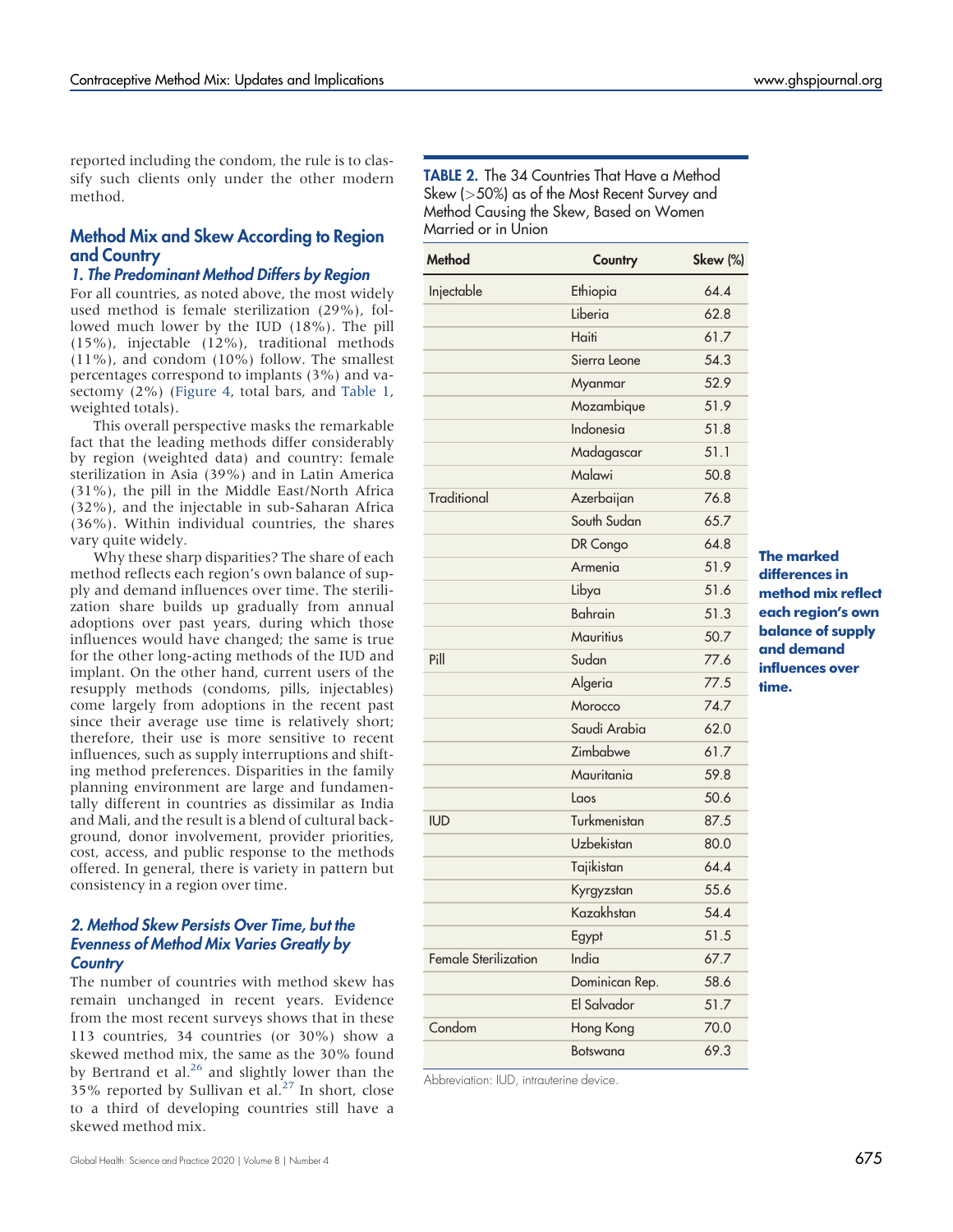In the 34 countries with method skew, the leading method differs considerably. As shown in [Table 2](#page-9-0), the number of countries skewed toward each method is injectable (9), traditional methods (7), pill (7), IUD (6), female sterilization (3), and condom (2). [Table 2](#page-9-0) also shows the extent of method skew in each country. In no country does male sterilization or the implant have a share more than 50%, although the share for the implant has reached 46% in Burkina Faso. Also noteworthy, in half (17) of the countries, the method skew exceeds 60%.

Returning to the AD values as a measure of the evenness of the mix, we find that the 113 countries follow a bell-shaped curve, with a roughly normal distribution. Around the AD median of 11.8, about half of countries (65) are in a middle range, falling between ADs of 9.9 and 13.7, and 97 are within the wider range of ADs 8.6 to 15.0. A few are at relatively extreme values; for example, Nepal in the low range with an AD of only 6.6, and Egypt in the high range with an AD of 14.0. Those in the high range contain the especially skewed cases.

#### Total Contraceptive Prevalence Is Not Related to the Evenness of the Mix

Previous research has indicated that increasing the number of available methods results in higher contraceptive prevalence,  $39$  but that can either increase or decrease the evenness of the mix. Based on the 113 most recent surveys, we found no statistically significant relationship (R2=0.0065,  $P=0.95$ ) between the evenness of method mix as measured by the AD and contraceptive prevalence (Figure 5). As the CPR rises, the AD values do not systematically change. There is a large variation in the AD values at any level of the CPR.

Several reasons appear to account for this lack of association. First, some countries, such as China or Vietnam, with high CPRs rely on only 1 or 2 modern methods, showing a highly skewed method mix. Other countries, such as Niger and the Democratic Republic of the Congo, are also highly skewed, but at low CPR levels. Additional countries at middle CPRs vary considerably in the spread of their methods, some with narrow spreads and others with wide ones. All this reflects regional disparities in method access and choice as well as other factors.

### **DISCUSSION**

This analysis shows at least 3 positive trends: a decline in the shares held by traditional methods in favor of more effective contraceptives, a "hormonal progression" in sub-Saharan Africa with countries moving from pills to injectables and in many cases on to widespread implant use, and the increased use of condoms in some countries with



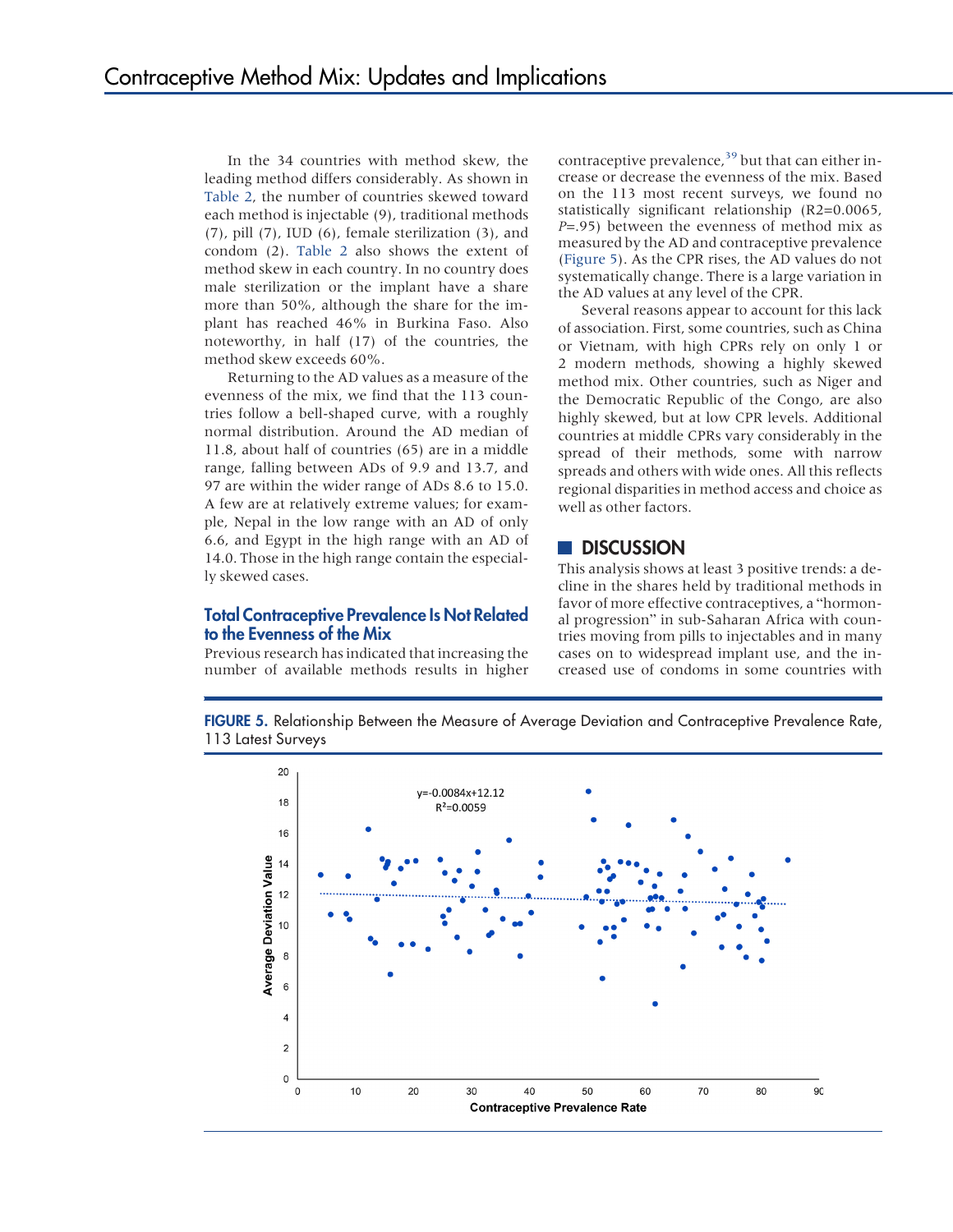high HIV prevalence. Yet, challenges remain. Despite more than 5 decades of international family planning, traditional methods represent an average of 17% of the method mix in the 113 countries analyzed, or 11% of all users. And close to a third (30%) of countries still report method skew, with over half of all use by a single method.

Two unexpected findings are that a more even method mix is not associated with a higher CPR, and that the leading contraceptive methods differ considerably more among regions than we would have anticipated.

The current mix is a function of 2 dissimilar dynamics: use of the long-term methods is an accumulation of adoptions over past years, whereas use of short-term methods comes from recent starts, due to their shorter continuation rates. Therefore, the impact of current program initiatives and other determinants of use can be considerably greater among the short-term methods.

Some countries have implemented deliberate measures to diversify method mix. An intensive effort in parts of 5 crisis-affected countries (Chad, the Democratic Republic of the Congo, Djibouti, Mali, and Pakistan) to widen access to several methods resulted in 61% of clients selecting implants and IUDs[.40](#page-13-19) In Indonesia, community-led advocacy efforts implemented in the 6 Improving Contraceptive Method Mix project districts yielded increases in uptake of long-acting and permanent contraceptive methods, against a national context in which about half of users rely on the injectable. $41$ Yet, elsewhere such initiatives have failed to change the mix, such as efforts in Morocco in the 1990s to increase IUD use in a "pill" country.<sup>[26](#page-13-5)</sup> Despite efforts to encourage the uptake of vasectomy, its use has fallen sharply wherever it had claimed a significant share of use; currently the highest share is 10% in Nepal, 5% in Brazil and Colombia, and close to zero in many developing countries.

What explains the persistence of method skew in some countries? The 34 countries we found with skew are nearly the same as those in the 2006,<sup>[27](#page-13-17)</sup> 2014,<sup>26</sup> and 2015<sup>30</sup> reviews. Method mix is like a slow-moving ship: it is possible to change direction only over time. It is often difficult to disentangle the 2 main categories of factors that influence skew: limitations on the supply side (lack of access to a wider range of contraceptives, beset by stock-outs, cost barriers, and provider biases) versus those on the demand side, including ingrained societal preferences. Is the high level of female sterilization in India or the Dominican Republic the result of constrained supply of alternative methods, normatively influenced demand, or both?

The above analyses allow us to better understand the current status of method mix, its evolution over time, and its diversity by region and country. Yet, key questions remain. First, to what extent is continuous method skew a problem in countries with high CPRs? Numerous countries have CPRs above 60% and are skewed by the 50% rule: Dominican Republic, Mexico, and El Salvador for female sterilization, Morocco and Zimbabwe for the pill, and near cases for the IUD: China and Vietnam with 48% of use on the IUD. We are unaware that any of these countries are taking action to improve the evenness of the mix.

Second, is it really a problem if a country moves toward greater method skew after the introduction of a new method, if the method enlarges choice and helps meet the needs of clients? For example, in Burkina Faso 46% of users now rely on implants, and other sub-Saharan African countries are moving in this direction.

Third, in the absence of an "optimal" or "ideal" method mix, are there measures that better capture the balance in contraceptive method mix that some program managers and donors seek and that are believed to better meet clients' diverse needs? Bertrand et al.<sup>[9](#page-12-7)</sup> proposed using the real-life experience of countries that come closest to having a fully balanced method mix and also have at least a moderately high CPR, defined as 25%. Yet, in the absence of a widespread initiative to improve method mix, any method to improve the measurement of "balance" in method mix seems to lack programmatic relevance.

Another approach would be to examine possible relationships between family planning program effort measures $30$  and the characteristics of the mix. If strong programs best service the needs of clients, the resulting mix may be closer to a preferred standard. Such work would need to take into consideration the vast divergence among regions in predominant methods.

#### Limitations

Regarding limitations in this work, one relates to the surveys available. The number of surveys per country varied from 1 to 18, which decreased the sensitivity of the time trends in countries with few surveys. Also, the surveys were not conducted in **to change** the same years or at a constant interval, and we included multiple types of surveys (e.g., DHS, MICS, time. CPS, PMA2020) with their dissimilar methodologies. However, concerns about the latter were allayed by the reruns done with only the DHS and MICS types, which gave very similar results to those produced by the full set.

Our primary focus on method mix resulted in less attention to prevalence. In countries where

Method mix is like a slow-moving ship: it is possible direction only over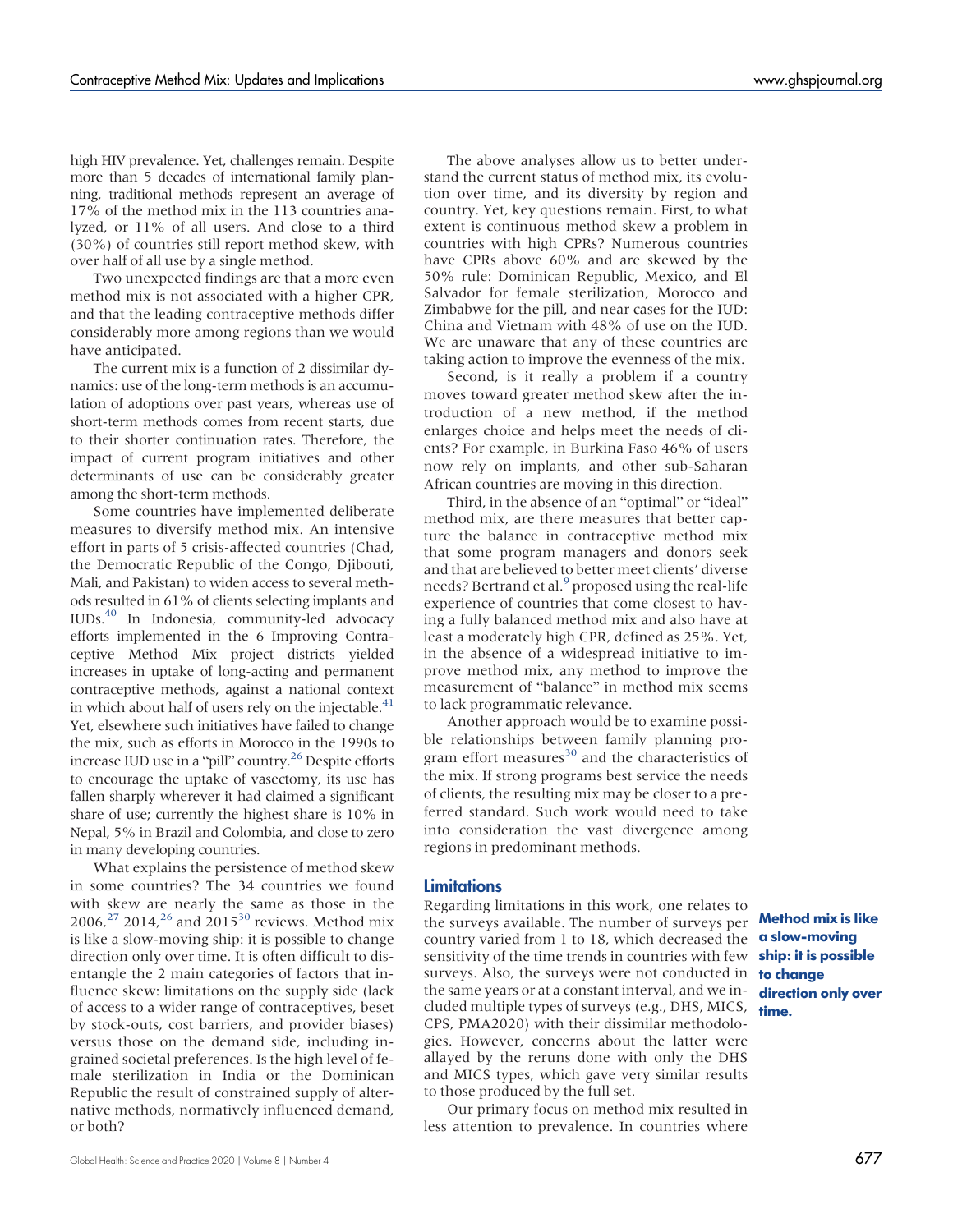total prevalence is quite low, the mix among the 8 methods is less stable over time, and the share estimates are subject to greater sampling error. Total prevalence has risen in many countries, so that a method can lose share and still keep the same level of prevalence. Historically, countries have moved for example from a high share of traditional methods toward lower shares, even while the absolute level of their prevalence may have changed little. Wanting to focus especially on trends in the mix both overall and by regions, we gave less attention to the complexity of method mix as it occurs in particular countries. Nor did we analyze the relationship between method mix and economic status of countries by their GDP per capita or similar measures.

We did not undertake a separate analysis of method availability as a determinant of the mix, as beyond our scope. Measures of availability are found in the FP2020 annual report for the 69 poor-est countries in the world<sup>[42](#page-13-21)</sup> and in a study of national family planning program efforts in more than 80 developing countries.<sup>[43](#page-13-22)</sup> Any analysis of the relationship of availability to other measures must contend with the problem that data are not always available for the year corresponding to the latest nationally representative survey; moreover, "availability" has several dimensions including geographic access, cost, and quality of care at the source of each method.

#### **CONCLUSION**

A future step in researching method mix involves more in-depth analysis of the methods that produce the unevenness in method mix in relation to total contraceptive prevalence. Our analyses do not address the complex relationships among choice, total prevalence of use, and the various mix patterns. Most use in most countries is accounted for by 2 to 3 methods. Limited choices only partly account for that since consumer preferences enter in, and a full choice of many methods might not alter the prevailing pattern. Nevertheless, past experience confirms that the addition of more methods to a narrow mix increases prevalence, up to some limit. Further work into the history of which methods and at what prevalence levels would be of interest.

Acknowledgments: The authors wish to thank Rebecca E. Rosenberg for editorial assistance. John Ross acknowledges support from the Track20 Project of Avenir Health, which is supported by the Bill and Melinda Gates Foundation for his work on this article.

Competing interests: None declared.



<span id="page-12-0"></span>1. GH/PRH Priorities for 2014-2020. United States Agency for International Development (USAID). Internal document. USAID.

- <span id="page-12-1"></span>2. World Health Organization (WHO). Ensuring Human Rights in the Provision of Contraceptive Information and Services: Guidance and Recommendations. WHO; 2014. Accessed September 29, 2020. [https://www.who.int/reproductivehealth/publications/family\\_](https://www.who.int/reproductivehealth/publications/family_planning/human-rights-contraception/en/) [planning/human-rights-contraception/en/](https://www.who.int/reproductivehealth/publications/family_planning/human-rights-contraception/en/)
- <span id="page-12-2"></span>3. Johnson AT. Contraceptive method mix: What determines program and individual user perspectives? Presented at: Population Association of America Annual Meeting; May 3–5, 1984; Minneapolis, MN.
- 4. Snow RC, Chen LC. Towards An Appropriate Contraceptive Method Mix: Policy Analyses in Three Asian Countries. Working Paper No. 5. Harvard University Center for Population and Development Studies; 1991.
- <span id="page-12-3"></span>5. World Health Organization (WHO). Contraceptive Method Mix: Guidelines for Policy and Service Delivery. WHO;1994.
- <span id="page-12-4"></span>6. Choe MK, Bulatao RA. Defining an appropriate contraceptive method mix to meet fertility preferences. Presented at: Population Association of America Annual Meeting; 1992; Denver, CO.
- <span id="page-12-5"></span>7. Galway K, Stover J. Determining an Appropriate Contraceptive Method Mix. Futures Group; 1995.
- <span id="page-12-6"></span>8. Potter JE. The persistence of outmoded contraceptive regimes: the cases of Mexico and Brazil. Popul Dev Rev. 1999;25(4):703–739. **[CrossRef](https://doi.org/10.1111/j.1728-4457.1999.00703.x)**
- <span id="page-12-7"></span>9. Bertrand JT, Rice J, Sullivan TM, Shelton J. Skewed Method Mix: A Measure of Quality in Family Planning Programs. MEASURE Evaluation; 2000. Accessed September 30, 2020. [https://www.](https://www.measureevaluation.org/resources/publications/wp-00-23) [measureevaluation.org/resources/publications/wp-00-23](https://www.measureevaluation.org/resources/publications/wp-00-23)
- <span id="page-12-8"></span>10. Sullivan TM, Bertrand JT, Rice J, Shelton JD. Skewed contraceptive method mix: why it happens, why it matters. J Biosoc Sci. 2006;38 (4):501–521. [CrossRef](https://doi.org/10.1017/S0021932005026647). [Medline](http://www.ncbi.nlm.nih.gov/pubmed/16762087)
- 11. Seiber EE, Bertrand JT, Sullivan TM. Changes in contraceptive method mix in developing countries. Int Fam Plan Perspect. 2007;33 (3):117–123. [CrossRef](https://doi.org/10.1363/3311707). [Medline](http://www.ncbi.nlm.nih.gov/pubmed/17938094)
- <span id="page-12-9"></span>12. Bertrand JT, et al. Contraceptive method skew and shifts in method mix in low- and middle-income countries. Int Perspect Sex Reprod Health, 2014;40(03):144–153. [CrossRef](https://doi.org/10.1363/4014414). [Medline](http://www.ncbi.nlm.nih.gov/pubmed/25271650)
- <span id="page-12-10"></span>13. Ross J, Keesbury J, Hardee K. Trends in the contraceptive method mix in low- and middle-income countries: analysis using a new "average deviation" measure. Glob Health Sci Pract. 2015;3(1):34–55. [CrossRef](https://doi.org/10.9745/GHSP-D-14-00199). [Medline](http://www.ncbi.nlm.nih.gov/pubmed/25745119)
- <span id="page-12-11"></span>14. Adetunji JA. Rising popularity of injectable contraceptives in sub-Saharan Africa. Afr Popul Stud. 2011;25(2):587–604. [CrossRef](https://doi.org/10.11564/25-2-247)
- 15. Ross J & Agwanda A. Increased use of injectable contraception in Sub-Saharan Africa. Afr J Reprod Health. 2012;16(4):68–80. **[Medline](http://www.ncbi.nlm.nih.gov/pubmed/23444545)**
- <span id="page-12-12"></span>16. Sutherland EG, Otterness C, Janowitz B. What happens to contraceptive use after injectables are introduced? An analysis of 13 countries. Int Perspect Sex Reprod Health. 2011;37(4):202–208. [CrossRef](https://doi.org/10.1363/3720211). [Medline](http://www.ncbi.nlm.nih.gov/pubmed/22227627)
- <span id="page-12-13"></span>17. Rossier C, Corker J. Contemporary use of traditional contraception in sub-Saharan Africa. Popul Dev Rev. 2017;43(Suppl 1):192–215. [CrossRef](https://doi.org/10.1111/padr.12008). [Medline](http://www.ncbi.nlm.nih.gov/pubmed/29307923)
- <span id="page-12-14"></span>18. Rossier C, Senderowicz L, Soura A. Do natural methods count? underreporting of natural contraception in urban Burkina Faso. Stud Fam Plann. 2014;45(2):171–182. [CrossRef.](https://doi.org/10.1111/j.1728-4465.2014.00383.x) [Medline](http://www.ncbi.nlm.nih.gov/pubmed/24931074)
- <span id="page-12-15"></span>19. United Nations Department of Economic and Social Affairs, Population Division (UN). Trends in Contraceptive Use Worldwide. UN; 2015. Accessed October 9, 2020. [https://www.un.org/en/](https://www.un.org/en/development/desa/population/publications/pdf/family/trendsContraceptiveUse2015Report.pdf) [development/desa/population/publications/pdf/family/trends](https://www.un.org/en/development/desa/population/publications/pdf/family/trendsContraceptiveUse2015Report.pdf) [ContraceptiveUse2015Report.pdf](https://www.un.org/en/development/desa/population/publications/pdf/family/trendsContraceptiveUse2015Report.pdf)
- <span id="page-12-16"></span>20. Bertrand JT, Sullivan TM, Knowles EA, Zeeshan MF, Shelton JD. Contraceptive method skew and shifts in method mix in low- and middle-income countries. Int Perspect Sex Reprod Health. 2014; 40(03):144–153. [CrossRef](https://doi.org/10.1363/4014414). [Medline](http://www.ncbi.nlm.nih.gov/pubmed/25271650)